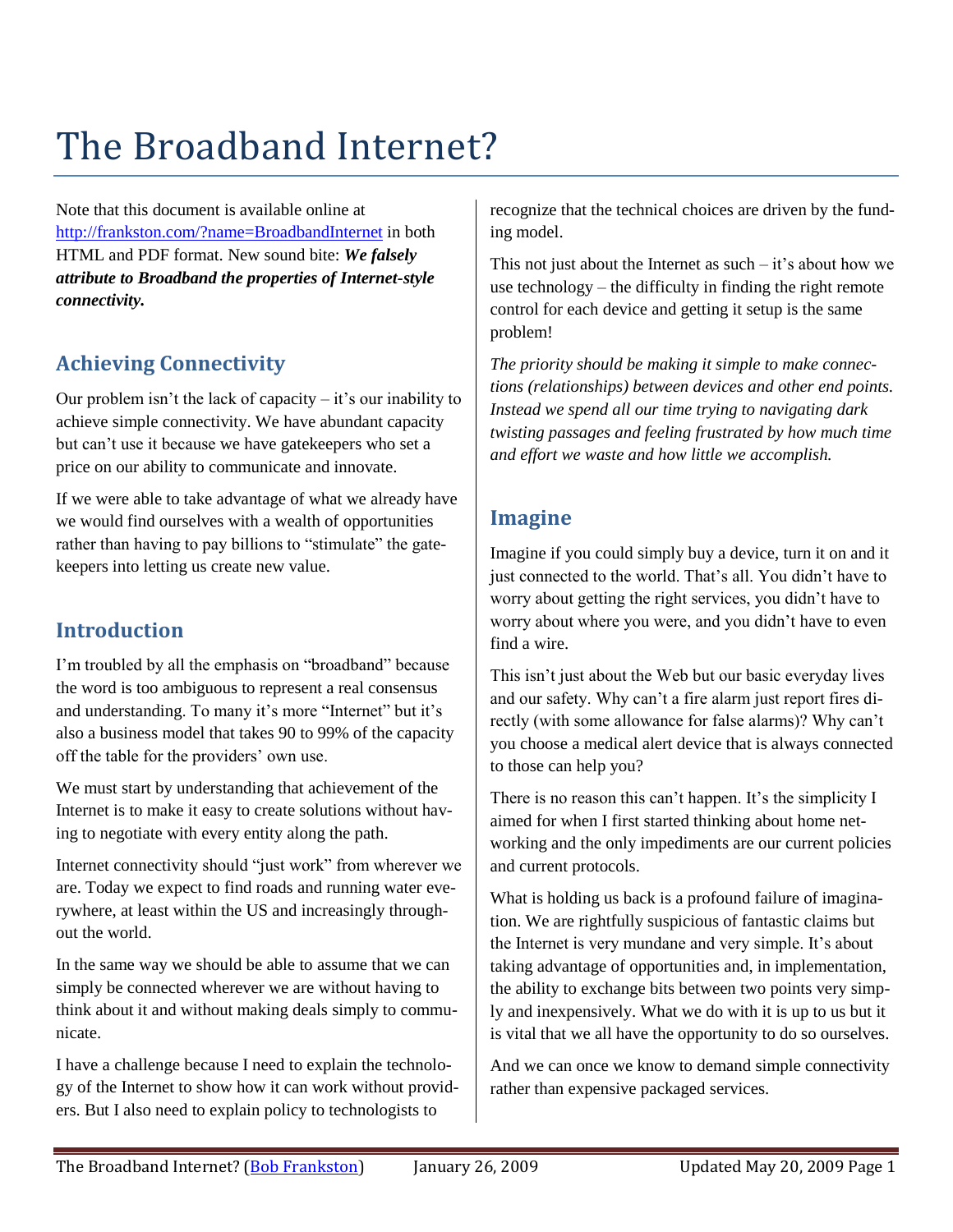Technically the Internet has demonstrated the power of the idea – what we need to do is get past the legacy of century old analog communications in which we needed a special infrastructure for each purpose.

Today's maze of telecom "tubes" that are primarily about billable events rather than providing opportunity. We could do far better to treat all bits as interchangeable and thus create a vast "bit commons".

# **The Problem in a Word**

It's useful to recall the famous ["if by whiskey"](http://en.wikipedia.org/wiki/If-by-whiskey) speech:

"If when you say whiskey you mean the devil's brew… then I'm against it. But, if when you say whiskey you mean the oil of conversation … then certainly I am for it"

People keep asking for more "broadband" when they want more "Internet". When I ask them to try to phrase it without the word they are often unable to because they have used the word in lieu of understanding.

If by the word they mean connectivity – the ability to make simple connections between two points then I'm all for it. If by the word they mean a business model funded by forcing us to buy services rather than creating our own solutions then I'm against it.

Today we are used to the "broadband" Internet in which we achieve connectivity despite the services and twisting passages our connections travel. I want to give a sense of the simplicity we should expect and how to achieve at.

But I also need to dig deeper into the business model that we associated with telecom and highlight the dangers of complacently accepting it as a means of achieving connectivity.

# **Achieving Connectivity**

How do we achieve connectivity? The good news is that it's hard to prevent once we have protocols that facilitate the exchange of bits. Today's Internet protocols are a prototype but we need to do more by separating the end-toend relationships from the paths we use to make connections.

In today's implementation the IP address services both as the path identifier and the end point identifier which was expedient in the 1970's but that approach doesn't scale. We had to invent the DNS to manage the housekeeping and then confused it with a directory.

We need to look at the problem afresh – we need  $\frac{advocacy}{advocacy}$ that is not framed in term of today's telecom industry. This is the danger in using the term "broadband" because it implicitly assumes today's telecom model.

**The high order bit is the funding model** – as long as we continue to frame the debate in terms of services and services providers (especially if that service is "broadband") then we will get, at best, incremental change and, at worst, we will continue to be denied the benefits of the low incremental cost of connectivity. Or, if you want lingo, we'll deny ourselves the benefits of [OPEX and low CAPEX.](http://frankston.com/public/?name=IPTelecomCosts)

I want to take a positive approach that delivers real benefit to the economy by creating opportunity and frees us from paying hundreds of billions of dollars in charges for billable events that add no value. It also saves us billions of dollars in spending on new infrastructure even as our current infrastructure lies essentially fallow.

It's a very positive message that seems to gets lost in the noise about broadband and intermediate issues like network neutrality. Perhaps it's difficult to see this as a simple issue because we expect complex problems to require grand solutions. But I argue the issue is simple:

- Service funding means capacity goes to services and is not shared.
- Physical infrastructure funding maximizes our ability to create our own services.
- We need to create opportunity rather than just solutions to what we already understand.

I do worry about our focus on the "broadband gap" as a rallying point. If we factor out cable TV what is the problem with "connectivity" even at modest speeds? While there are many people without abundant capacity at their homes and even offices I see a far greater problem in the inability to connect at all when away from homes and offices without expensive special arrangements such a separate cellular plan for each device in each location. This is a global problem – data plans rarely have roaming arrange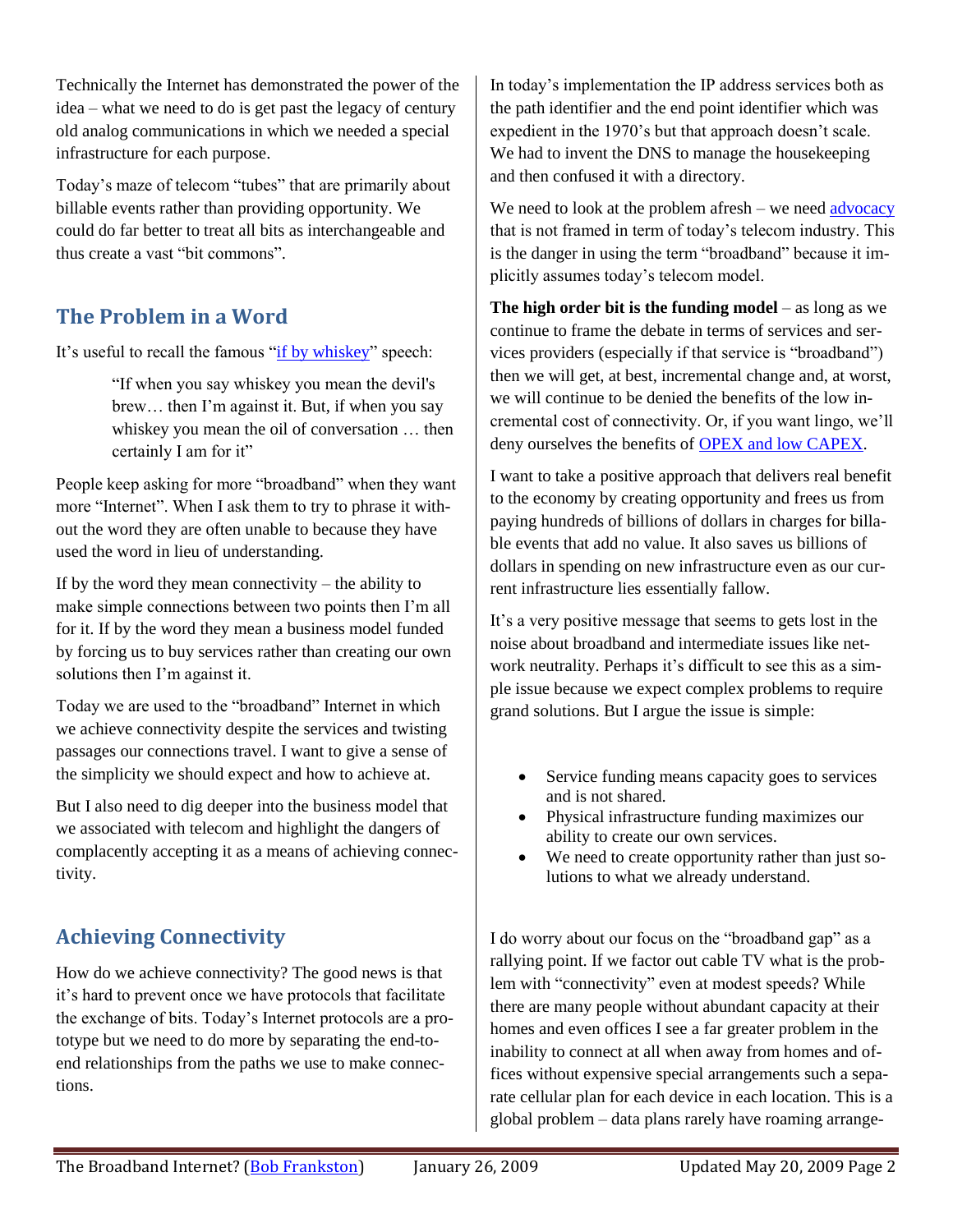ments and the costs go up by orders of magnitude due to the vicissitudes of billing arrangements.

Focusing purely on "broadband" is akin to looking for your lost key under the lamppost because that's where the light is rather than where you actually dropped the key.

*Closing the broadband "gap" doesn't address the real issue and the real lesson of the Internet. It's not about the network – it's about how we use the facilities available. It's about our ability to create applications outside the network without having the network itself having to change to accommodate new ideas.*

*Broadband is about making the network work better for the applications we already have. It doesn't just fail to provide use with opportunity but creates a dependency on the choices of the network operator. It means we can do same-old faster and better.*

*This is the tragedy – not only are we denied the ability to discover what is possible, we become "bubble babies" dependent upon the network providers' choices and their pricing and unable to care for ourselves.*

# **A Viable Approach**

The technical details of connectivity are startlingly simple once you understand how "digital" simplifies connectivity. We can create our own solutions once we can exchange bits. We can easily emulate traditional telecom using the abundance of bits but without the billable events. Hence the need for transparent funding of infrastructure.

But it's not about spending as much as saving money because we already have lots of wires and fibers and radios. But we've divided them into isolated regions. Digital technology means all bits are the same – imagine if we could look at all the capacity as one big pile of bits – a vast commons.

We use this bit commons as a shared medium instead of paying for someone to convert the bits to phone calls, police systems and traffic systems. We wouldn't pay a premium for bits based on how we choose to use them. This is why email is free – we invented it outside telecom.

If we decide we need new infrastructure (more capacity) then we'd pay for it because we'd understand it and the cost, as infrastructure is [low.](http://frankston.com/public/?name=IPTelecomCosts) It's the service funding model that keeps the costs high.

Today's Internet protocols provide use with a strong starting point – the protocols can be used to exchange packets across communities without relying on a central authority.

It's important to recognize that we are not starting from scratch – we can use our existing infrastructure as-is and move forward from there by changing the funding model.

Change seems difficult because the incumbents resist change. Or so it seems. They face a troubled future as I will explain below. The bigger problem is that we are focused on fixing the problems of telecom rather than on finding a common future.

By decoupling the physical facilities from the services we create sustainable self-regulating markets (or, if you prefer, business models).

**We already have companies that install and maintain**  facilities. It's just that many of them exist only as departments within existing companies and often find themselves in conflict with the larger culture. Independents have to exist within the ecosystem defined by the incumbents. There would be a vast competitive market in supporting the physical facilities. Not only are there many thousands of local communities we also have homes and business that need services.

For example Level 3 was created to build good stuff cheap. It now finds itself unable to capitalize on its strength because it has to make money by selling services. Providing too much capacity would cause the price of services to drop.

**We have many companies that are vying to provide "content" and services.** Today the popular content is controlled by the providers (as "cable") and those who want to go directly to the customer find themselves competing with the providers. This leads to inevitable concerns about fairness.

**The reason these business models are often dismissed** is that they don't fit in the current service framing. I've compared it with trying to explain the business model for roads to a railroad executive. Today we have companies used to high margins and the ability to control the market. They may not be able to adapt to this change. Content providers may face serious challenges when there is so much available.

Remember that the FCC was created to assure an orderly marketplace for telecom services. Now that we have an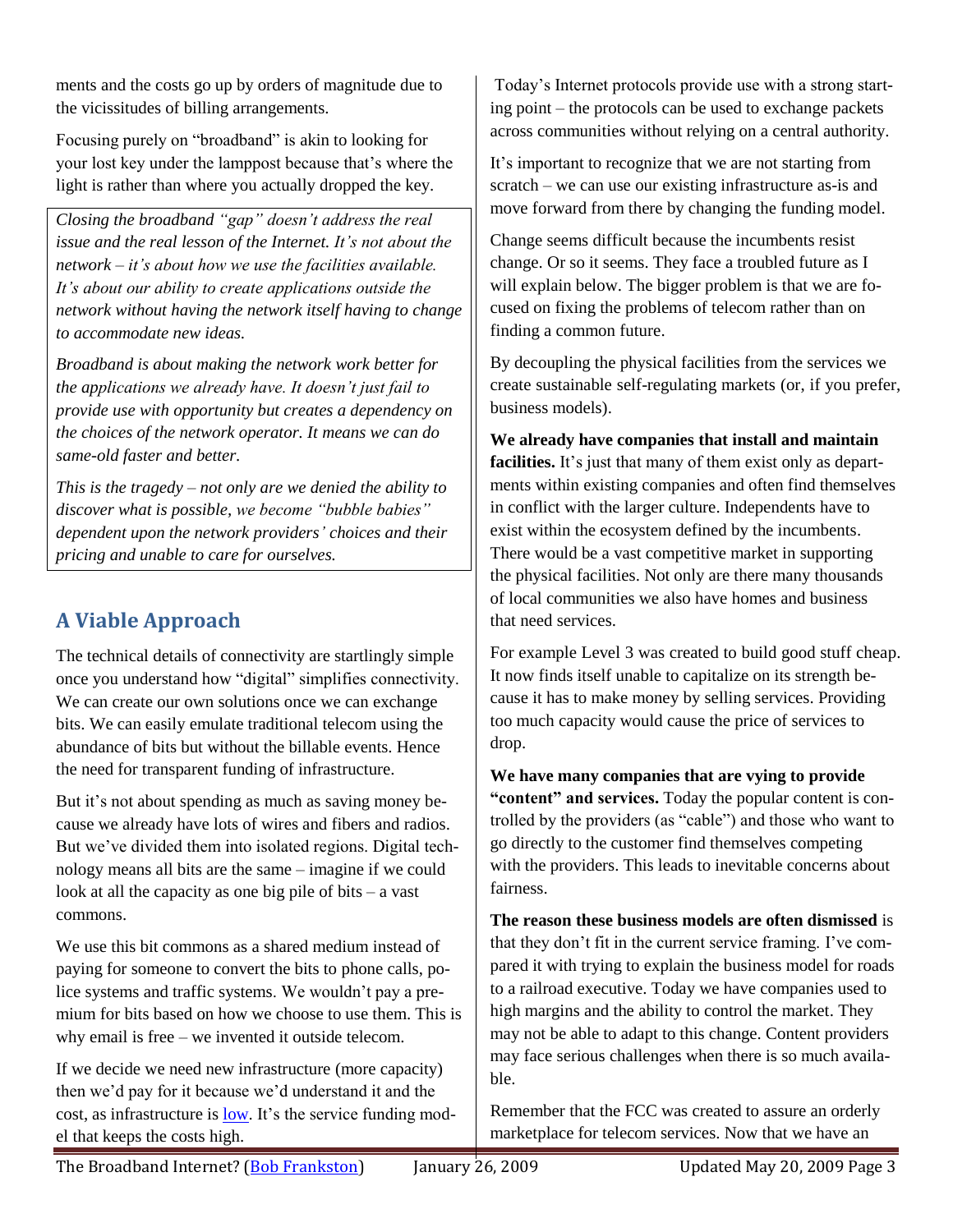alternative we no longer need to accept the limitations that come from trying to sustain today's telecom market.

# **The Past Redux – Incenting What?**

I realize that those advocating more broadband are doing so with the best of intentions but the problem is in the framing not the implementation. The criticisms of the current practices are valid:

- The incumbents have made many promises that they haven't kept. *But the promises cannot be kept for structural reasons. We are the ones who let ourselves be fooled.*
- We do want connectivity and high-speed is needed. *But we will only get high-speed if we don't allow ourselves to accept dependency upon the providers.*
- We need funding for new infrastructure and need to redirect the USF funding. *But where is the effort to take advantage of what we already have but don't use to capacity?*

Before we demand more of the same shouldn't we try for a deeper understanding than us vs them and question the premises rather than accepting the "obvious" framing we've inherited?

If we want more "Internet" we need to understand the dynamic that has driven it and recognize the opportunity before us. The first step is to start fresh with connectivity as the defining principle.

It's no surprise that insider (or *nearsider*) experts tend to accept the conventional wisdom. After all why work for a carrier if you don't believe in their business model? And if you don't, why put your career in jeopardy? I'm willing to believe that the Verizon employees who speak of the wonders of shiny glass at franchise hearings spoke out of personal conviction. The same is true of some members of the FCC's TAC whose expertise is framed in their deep experience.

This is reinforced by studies which may be entirely correct given their premises – the problem is in the premises. We also must look beyond the stated conclusion to understand the implications (or end-game).

I realize I've made these points in the past but I find that there's a tendency to dismiss them rather than responding. I'm not an idealist – just being pragmatic when I find the existing efforts counter-productive or naïve.

**Why pursue a model that is not [viable?](http://frankston.com/public/?name=TelecomViability)** This is why I cite the industry's own [fear of abundance.](http://frankston.com/public/?name=AssuringScarcity) Even I was surprised when I compared telecom to [railroads](http://www.frankston.com/?name=RailRoads) and then found that the [FCC](http://www.fcc.gov/) was modeled on the [ICC.](http://en.wikipedia.org/wiki/Interstate_Commerce_Commission) And the process continues as David Pogue noted recently in the NY Times – you no longer need a cable box for most "content" (AKA television).

Once you become aware you start seeing failures of the model all over the place. Nortel bet on the wrong silo but then how different is Nortel from Lucent and others who depend on selling high priced gear to large providers?

Why must the industry work so hard to prevent customers from aggregating their usage by running a special carrierprovided wire to each apartment?

**Why are investors risking their money?** After all, if the business model is not viable are people putting billions into a system that is not sustainable? Or is due diligence viewed as unnecessary if you believe hard enough? The lack of attention to detail is coming due with a vengeance. Telecom is no exception.

**Again it's the funding model.** If local ownership is still framed in services then we haven't escaped the problem of telecom viability. The question is not whether a city owns its infrastructure – it's whether we are able to use it without being limited to billable services. I use the term "munibell" for these local operating companies because they are modeled on the traditional carriers – the Bells.

**If it's about job creation and economic opportunity** we must let the value escape from telecom into the infrastructure. As Bruce Kushnick and others have noted we've already paid for the existing infrastructure but we don't get the benefits of the very low cost of actually using what we own. And we repeat the process by funding new infrastructure the same old way. Incenting incumbents doesn't give us ownership and a debt that has been paid off.

**We ignore the US Constitution and antitrust principles.** Why do we accept the presumption of scarcity and cede control of our means of communicating and our own infrastructure? Why do we accept silos and a lack of choice? Isn't it obvious that if voice bits can travel any path then video can too and the defining premise of the franchise system no longer makes sense?

**If we're talking basic economics** then isn't there something very strange about funding multiple identical infra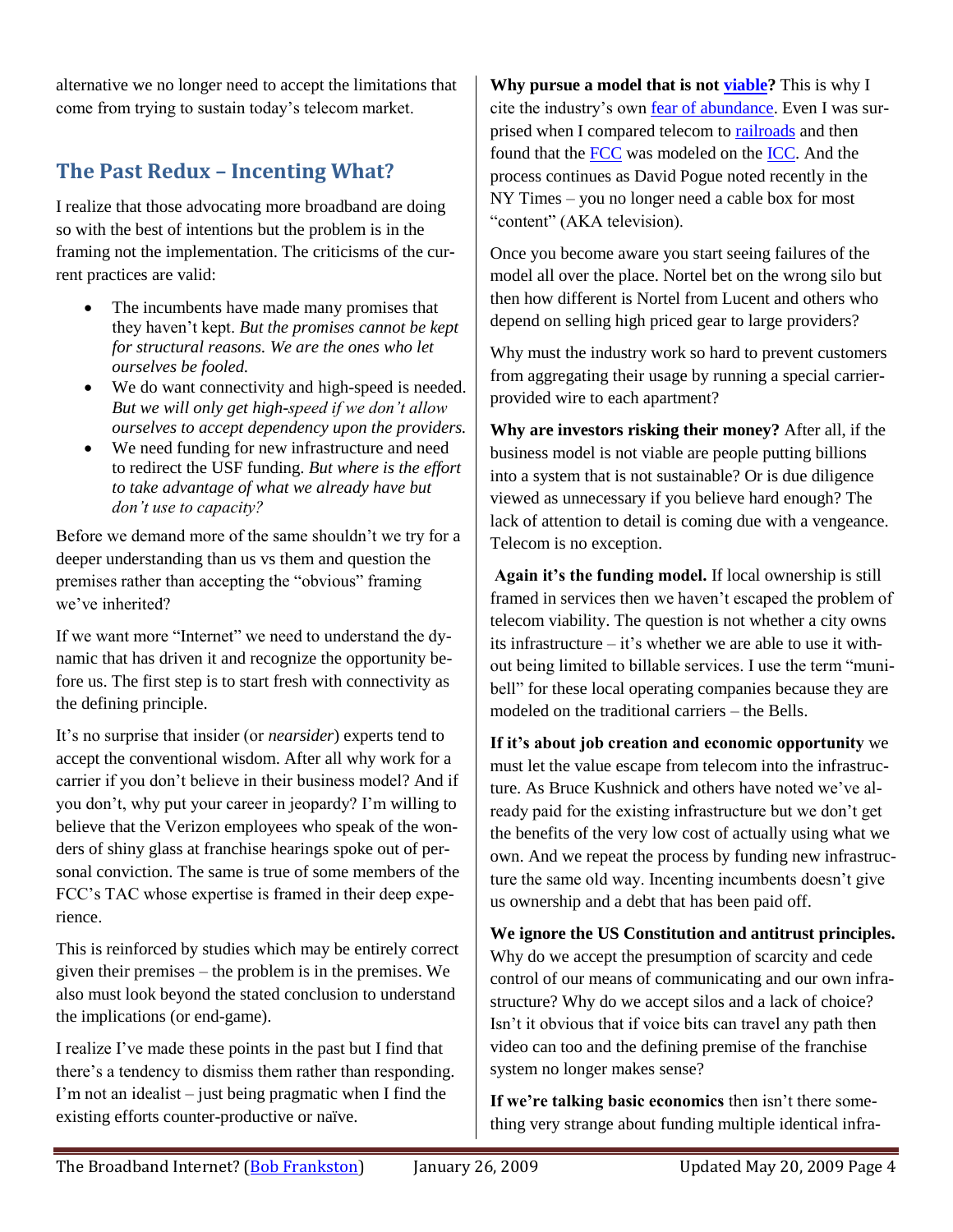structures? After all we can't sustain competing power distribution systems. Electricity is distributed and consumed whereas with the Internet we are sharing among ourselves. Containing bits within each system actually creates barriers and defeats the very purpose of sharing. At least the forests of cell towers are getting some attention. There are calls to share the towers to avoid expensive and unnecessary duplication. But if we understand enough to demand some sharing why not follow the idea to its conclusion and have a bit commons? It is indeed a slippery slope but that's the marketplace in action -- sometimes the extreme case is actually the most reasonable and sustainable.

**If we care about health care and safety** then why do we accept a solution that provides connectivity only where we pay for jacking in? We don't even have an E911 solution that allows us to tap into IP connectivity via access points. The reason is simple – you can't pry open connectivity just a little so you must ban it in the telecom framing.

**By creating special "responder" and other networks** we fail to learn the importance of having a common infrastructure. It gets even weirder when we try to make a provider network self-funded in competition with the rest of connectivity (AKA, the Internet). It's as if **none of the lessons of our financial** debacle, let alone the Internet have been learned. There is no relationship between the two markets so why tie them together in a dysfunctional dance?

**Coverage is more important than speed.** Of course people want their television but this is no different from VoIP in the 1980's. And just as we had a perfectly functioning voice network, today we have a cable network. Sure, they are expensive compared with IP but raising the cost of connectivity to compete with them seems to lose sight of why the disparity exists. Speed is easy – we'll get it just as we got VoIP to work.

Why are speed and more TV the priorities over being connected at all? It's "24x7" connectivity that transformed the society not speed and especially not billable speed. This focus on speed ignored all the lessons of history and the fact that modems not ISDN got us to where we are.

Without connectivity we don't get health care and we don't get coverage in an emergency. We may be bored without TV but we can't tolerate being disconnected in other aspects of our lives.

Cellular is not the answer because it's fragile and expensive and closed – we can't extend the coverage. My T-Mobile phone even refuses to connect if it sees an ATT towers in an area without the carriers having a billing arrangement. In fact the cell carriers are now extending their coverage with customer owned access points – an admission that their model is secondary to IP connectivity.

**We are going backwards as carriers attempt to [recap](http://frankston.com/?name=IPBackHome)[ture](http://frankston.com/?name=IPBackHome) our home networks!** We see hints of this in FiOS where Verizon builds on the legacy of "cable" and requires coax for their video even if their VoD runs fine over Ethernet. We see efforts from the ITU and [ATIS](http://www.atis.org/PRESS/pressreleases2009/011509.htm) to return to the time when each signal had its own wires maintained by a provider. It's easy to fall into such dependency if there is no constraint because in the short term it works even if in the long term we are trapped in that short term.

The ATIS effort could be purely about networking but their press release clearly comingles application requirements with the network thus undermining the separation of application (TCP, UDP) from transport (IP). This is personal since I was careful to avoid this very dependency when I did home networking at Microsoft.

**If we want jobs** we should understand that the Internet's architecture is designed to allow for a wealth of new ideas and opportunities whereas just fattening today's pipes may add some opportunity but makes it difficult to do what has not been anticipated. Remember that traditional telecom was all about reliable services. The basic Internet protocol allowed for taking advantage of unreliable delivery to create streaming services without depending upon providers.

Requiring fat pipes increases our dependency and makes it difficult to shift the design points. We should be able to take advantage of high capacity paths as an opportunity but we need a plan B for when those fat pipes aren't available. Fortunately many of our vital services do not need high speed, but the do need coverage and availability.

**The focus on "high-speed broadband" comes at the price of neglecting to assure coverage for these vital services. We haven't learned the lessons of ILECs vs CLECs.** By depending on content providers to provide connectivity we have the very same dynamic. The hypergrowth we are used to depends on incentives being aligned. A carrier has little incentive to make their competitors (us